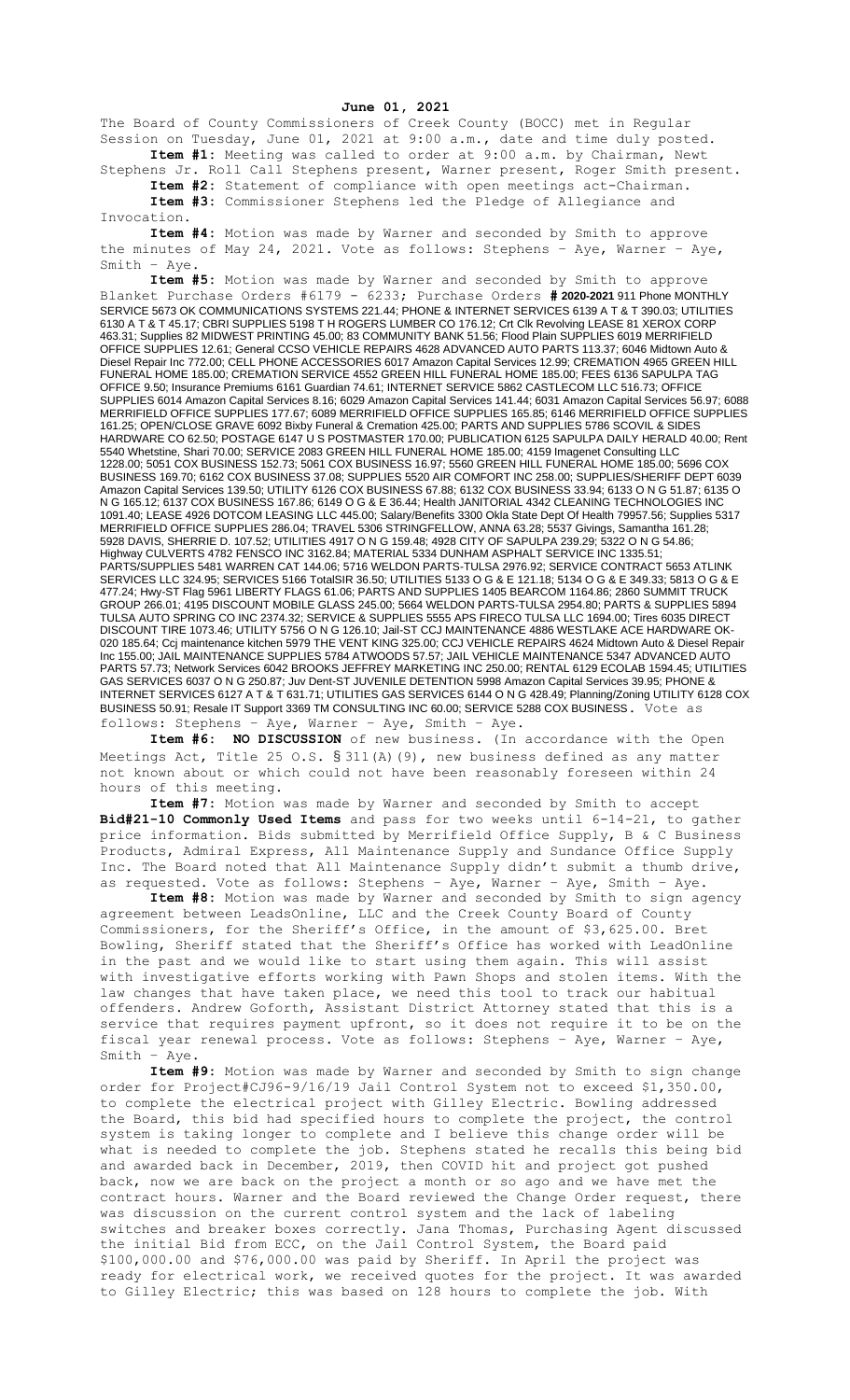starting the work, they became aware that the time estimated on each door was exceeding the quote due to mislabeled wires and wiring not wired correctly. Glen Musser confirmed what had been stated and had spoken to awarded vendor and bidding the job by the hour and the unforeseen issues. Johnny Brock raised questions of the vendor quoting estimated hours to complete the job and then it taking longer to complete. What does the vendor then have to honor? Stephens stated the Board is discussing the issue and reviewing the contract. Thomas stated this goes back to Sweeper initial installation of the doors and the mislabeling of wires. Bowling stated it comes down to the estimated time to complete each door and the construction of the Jail back in 2004, we used the government contract to begin with and wasn't right from the start. Over the years, we have fixed things off of shoe string budgets and tried to bandage what we could. Now, we are trying to upgrade to a state-ofthe-art system, with a forty-year-old building. Stephens stated he can see both sides of the issue, we have an honest bid and it wasn't foreseen to have to retrace wiring. Musser stated the project is about ninety percent complete and some of the wiring was not in the initial quote and scope of work. The Board reviewed the change order and reviewed the statutes with Goforth, the Board is only allowed by law to approve a 15% increase, based off the \$9,000.00 awarded quote. This puts you at \$1,350.00, you will need to go back to the vendor and see if they will agree to this amount. There was additional discussion of the original bid being \$176,000.00 and then the electrical part added in the amount of \$9,000.00. It was confirmed by Goforth that the Board base the change order off the awarded quote of \$9,000.00. Vote as follows: Stephens – Aye, Warner – Aye, Smith – Aye.

**Item #10:** Motion was made by Stephens and seconded by Warner to sign **Resolution#2021-65** surplussing an IBM Typewriter INV#SL201.5 Serial#11- 0114943 from the Election Board and **Resolution#2021-65A** disposing of the same to be junked. Vote as follows: Stephens – Aye, Warner – Aye, Smith – Aye.

**Item #11:** Motion was made by Stephens and seconded by Warner to sign **Resolution#2021-66** to choose payment option #1 full payment for ACCO Worker's Compensation Insurance for Creek County for fiscal year 2021-2022 in the amount of \$296,23.00. The Board discussed that this is roughly a five percent decrease from last year's amount. Also, by choosing the option to pay in full saves the county \$4,442.00. Warner also noted the County received a rebate on worker's compensation, in the amount of \$35,000.00, in the last month or so. to choose payment option #1 full payment for ACCO Worker's Compensation Insurance for Creek County for fiscal year 2020-2021 in the amount of \$312,057.00. Vote as follows: Stephens – Aye, Warner – Aye, Smith – Aye.

**Item #12:** Motion was made by Warner and seconded by Smith to sign Inter-Cooperative Agreement with the City of Drumright and District #2. Warner stated this is catch-up for this year and we will have another one for July 1. Vote as follows: Stephens – Aye, Warner – Aye, Smith – Aye.

**Item #13:** Motion was made by Stephens and seconded by Smith to approve Utility Permit from Oklahoma Natural Gas Company per County Specs for natural gas pipeline by boring, size of line 34" HDPE, to cross S. 97<sup>th</sup> W. Ave approximately 0.98 miles S. and 2.09 miles W. of US-75 & SH-67 further described as 290' N. of the SE corner of Section 23, T17N, R11E and the SW corner of Section 24, T17N, R11E in District #1. Vote as follows: Stephens – Aye, Warner – Aye, Smith – Aye.

**Item #14:** Motion was made by Smith and seconded by Warner to approve Utility Permit from Oklahoma Natural Gas Company per County Specs for natural gas pipeline by boring, size of line  $\frac{3q}{4}$  & 2", to cross and parallel W. 151st St. S. and S. 177th W. Ave approximately 2.81 miles S. and 0.09 miles E. of SH-33 & SH-66 further described as the SW corner of Section 18, T17N, R11E, NW corner of Section 19, T17N, R11E, SE corner of Section 13, T17N, R10E and the NE corner of Section 24, T17N, R10E in District #3. Vote as follows: Stephens – Aye, Warner – Aye, Smith – Aye.

**Item #15:** Motion was made by Smith and seconded by Warner to approve Utility Permit from Oklahoma Natural Gas Company per County Specs for natural gas pipeline by boring, size of line ¾" HDPE, to cross W. 241<sup>st</sup> St. S. approximately 1.01 miles S. and 0.65 miles W. of SH-16 & SH-48 further described as 2,209' E. of the NW corner of Section 6, T15N, R9E and the SW corner of Section 31, T16N, R9E in District #3. Vote as follows: Stephens – Aye, Warner – Aye, Smith – Aye.

**Item #16:** Motion was made by Warner and seconded by Smith to sign **Resolution#2021-67** directing the Creek County Treasurer to credit the Creek County General Government Maintenance and Operations Fund 001-1-2000-2005/R2 with funds from the Creek County Court Clerk's Office Fund for reimbursement of utility payments, in the amount of \$208.83, asp per 62 O.S. § 335, and procedures implemented by the State Auditor's Office. Vote as follows: Stephens – Aye, Warner – Aye, Smith – Aye.

**Item #17: DISCUSSION ONLY/NO ACTION** to consider implementing procedures for the expenditures of the Creek County Fire Department Sales Tax Funds. Mortazavi discussed the need to have the Fire Department Purchasing Policy reviewed and approved by the Board. I believe this will allow us to have more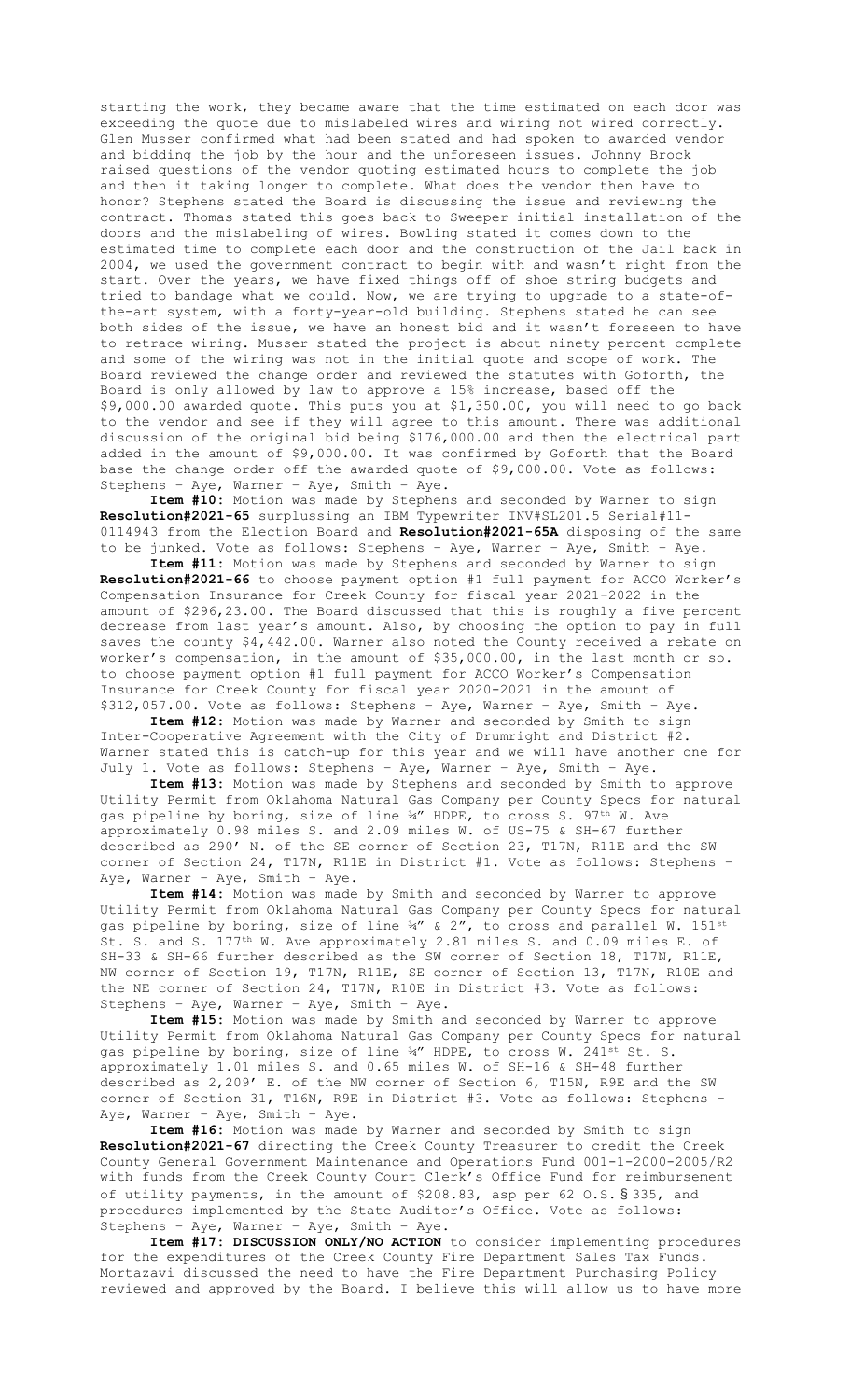authority in the purchasing process, if the Board approves the procedures. Jana Thomas, Purchasing Agent finished up the rough draft on Friday, it will be forwarded to the Board and has already been sent to Goforth to review. Thomas has gathered this information from Wagoner and Logan Counties Policies. We have made changes and are open to any additions the Board may want to implement. At this time, we have a purchasing class scheduled for June 17, 2021 for the Fire Departments, it will be held here in the building. The time and cost are still being discussed. We have to be mindful of Sherri travel time and the class hours. We have been preparing information to send to the Departments requesting contact information, current vendor's so that we can get this information prepared and ready for July 1. I know that we have been hearing that we have not been providing information to the departments, they are looking for guidance from our office. It is my understanding that we are not responsible for guiding them on what needs to be turned in to my office, on or before July 1. There was discussion of what the Fire Association will be handling and that they will be setting what the good standing definition will be. Mortazavi, asked if departments do not attend the purchasing class, does that warrant them to be in bad standings. Goforth stated again that will be defined by the Association exactly what is good standings, if nothing is filed by Association, it could come to the Board to take action. To my knowledge the Clerk has not received anything from the Association, stated Goforth. We still have things to figure out, like who is going to be the primary contact and communicator of the fire departments, the receiving officers, and if there is any Title 61 purchasing that all will need to be handled by Thomas. We may look at a Commonly Used Item Bid for the departments, to help with some of the purchases. We are trying to get information out to the departments, but I would ask that if anyone has contact with the departments and they have questions, please refer them to our office to explain. We want to try and eliminate the confusion of the purchasing process. Stephens stated I will have a meeting setup this week with Matt and Mortazavi to go over a few details and introduce them to the purchasing department. The County will be handling the majority of the purchasing process, but we will need to encourage more than one person from departments attend the purchasing class, just in case of turn over, Warner stated. The Resolution calling for the Sales Tax was briefly discussed, Warner asked that this be emailed to the Commissioners, along with proposed policy. Stephens will work on initial contact for the Clerk's Office. This will be a continuing agenda item until all is approved and defined.

**Item #18:** Motion was made by Stephens and seconded by Warner to approve the request from Treasurer to move \$6,946,155.00, to an interest-bearing account, as a part of the general ledger, fund 1566 and that the Treasurer use his best ability of gaining interest on funds. Vote as follows: Stephens – Aye, Warner – Aye, Smith – Aye. There was further discussion regarding the American Recovery Plan 2021 funds directed to Creek County by the Federal Government. Goforth stated that on Tuesday, May 25, 2021 I was in a NACO conference call with Jacob Leibenluft, Direct Recovery Programs with U.S. Department of Treasury. They outlined seven things that the Treasury is currently working on or has immediate action on the following seven items: More Rules Coming, it has been released that funds can be held in interestbearing account, no sweeping or adding to other accounts. The interest must be held in separate tracked account. We have started this process and I believe Don Engle; Treasurer has a request to move the funds. Although, no action is needed due to the action taking place on May 10,2021, giving him that authority. Stephens read the request from Engle, this will be separate accounts, I have setup the tracking of interest and this will be special apportioned into the fund. There was discussion on the 0.15% interest that is currently available, Warner stated with the \$65.1 billion dollars for the State of Oklahoma, you would think the banks could give a better interest rate. I suggest that the Treasurer's Association get together and see what is the best interest they can get for the monies. Next, example forms are in the works should be out sometime in July. NACO worked very hard on getting a form developed and examples, so that everyone is filing the same information. Qualified Census Tracks, was then discussed there is specific monies set aside for disproportionately populated areas, they have stated local government can identify the areas. Next, was Treasury pre-clearance, they have loosened this and want you to be creative with the authorize use, there will be further guidance coming. I would remind you that with these monies, we will be subject to a single federal audit, all records must be kept five years after the last expenditure, this puts into 2031. Date certain of Interim Rule is now expected to be 7/16/21, where the final ruling will be permanent and published. Premium Pay was discussed they caution you on this for now, there are two sets of language conflicting with the law, this should be cleared up by 7/16/21, as well. And lastly, Additions to Final Rule, they have authorized funds for the backlogged criminal justice system. They were surprised to learn that there hasn't been a Jury term in a year and half. This will allow for courtroom technology, computers, internet upgrades that